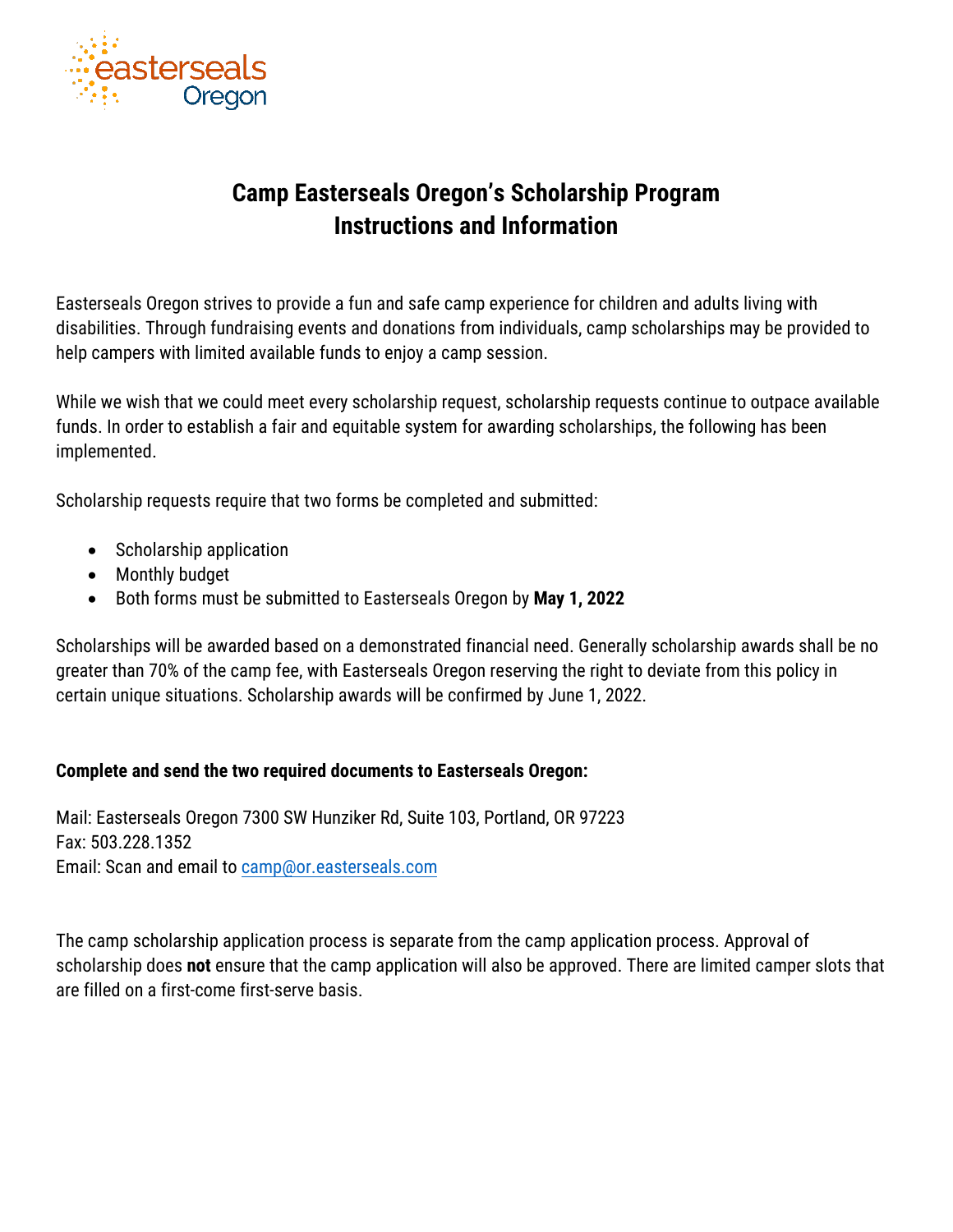

## **2022 Easterseals Oregon Application for Camper Scholarship**

The Easterseals Oregon Camping Program is supported by generous donations from a variety of individual and corporate donors. A portion of this support is used to provide scholarships to campers who, without a scholarship would be unable to participate in a camp experience. **Scholarships are not available to campers who are attending more than one camp per year. Funding is limited and based on financial need.** In addition to the information below, please attach any documents that support your request. All application information is confidential. A letter will be sent to notify applicants of an award or a denial. To be considered for a scholarship, please complete and return this application.

| <b>Camper Information</b>                                           |            |                                                      |                   |        |  |  |
|---------------------------------------------------------------------|------------|------------------------------------------------------|-------------------|--------|--|--|
| <b>First Name:</b>                                                  |            | Last Name:                                           |                   |        |  |  |
| Parent(s) / Guardian Information                                    |            |                                                      |                   |        |  |  |
| <b>First Name:</b>                                                  | Last Name: |                                                      | Relationship      |        |  |  |
| <b>First Name:</b>                                                  | Last Name: |                                                      | Relationship      |        |  |  |
| Scholarship amount requested: \$                                    |            |                                                      |                   |        |  |  |
| <b>Contact Information</b>                                          |            |                                                      |                   |        |  |  |
| Name of person to receive notification:                             |            |                                                      |                   |        |  |  |
| <b>Mailing Address:</b>                                             |            |                                                      | City, State, Zip: |        |  |  |
| Email:                                                              |            | Phone:                                               |                   |        |  |  |
| <b>Camper Financial Information</b>                                 |            |                                                      |                   |        |  |  |
| Check One:                                                          |            |                                                      |                   |        |  |  |
| Camper lives independently                                          |            | Camper lives in a group home/foster care institution |                   |        |  |  |
| Camper lives with family members                                    |            |                                                      |                   |        |  |  |
| Number of people living in the campers household _                  |            |                                                      |                   |        |  |  |
| Income sources based on selection made above (Individual or Family) |            |                                                      | Monthly           | Annual |  |  |
| Wages                                                               |            |                                                      |                   |        |  |  |
| <b>SSA</b>                                                          |            |                                                      |                   |        |  |  |
| SSI                                                                 |            |                                                      |                   |        |  |  |
| <b>Social Security Disability</b>                                   |            |                                                      |                   |        |  |  |
| <b>Food Stamps</b>                                                  |            |                                                      |                   |        |  |  |
| <b>Child Support</b>                                                |            |                                                      |                   |        |  |  |
| Other                                                               |            |                                                      |                   |        |  |  |

**Please provide any other information that you would like to be considered for this request. You may use the back of this form if more space is needed.** 

**I declare that all of the information I have provided on this request for a camper's scholarship is complete and accurate to the best of my knowledge.** 

| Signature<br>_______<br>______<br>______<br>____ | ___________<br>______ |
|--------------------------------------------------|-----------------------|
|--------------------------------------------------|-----------------------|

Printed Name \_\_\_\_\_\_\_\_\_\_\_\_\_\_\_\_\_\_\_\_\_\_\_\_\_\_\_\_\_\_\_\_\_\_\_\_\_\_\_\_\_\_\_\_\_\_\_\_\_\_\_\_\_\_\_\_\_\_\_\_\_